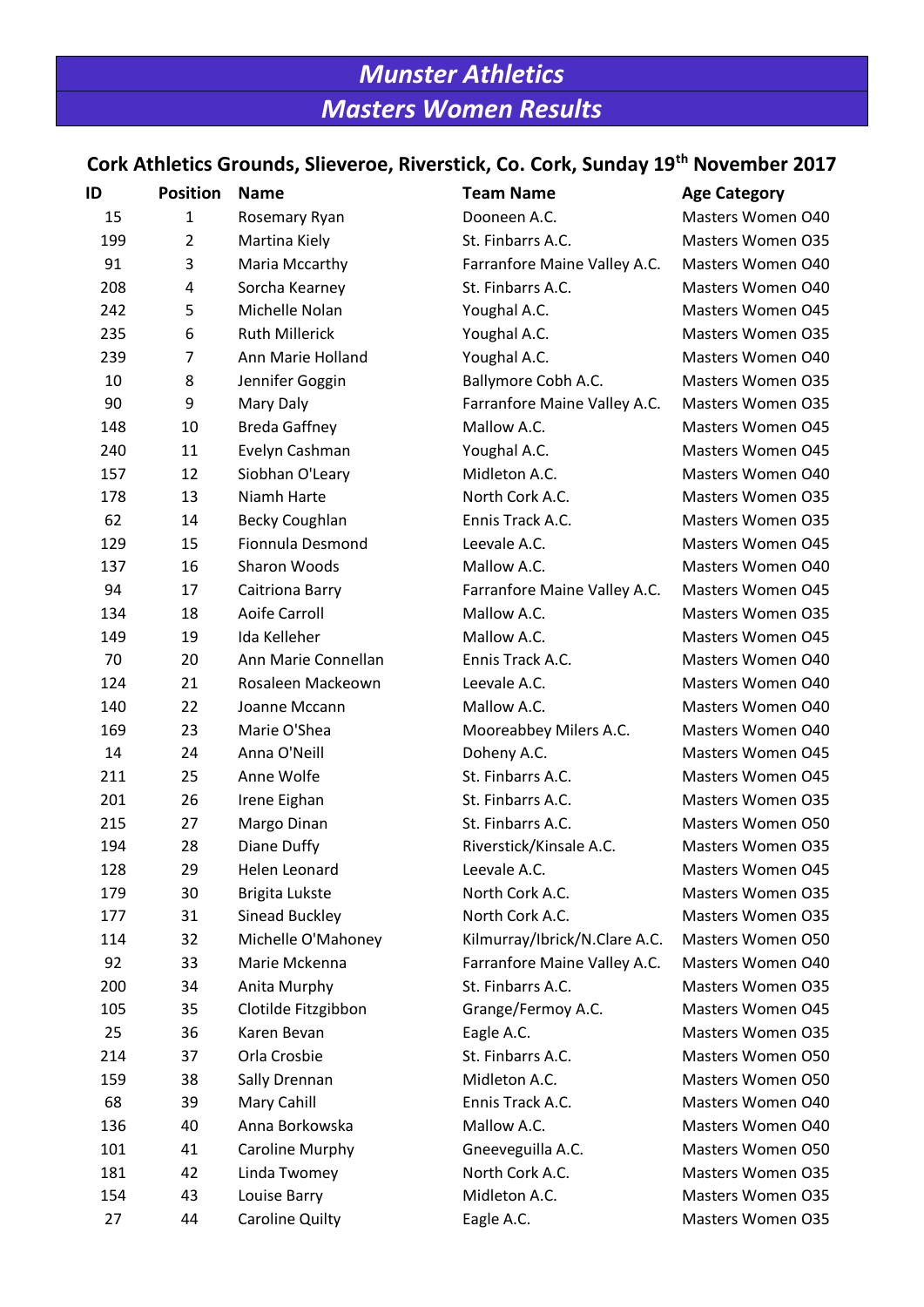| 202 | 45 | Lorraine O'Sullivan   | St. Finbarrs A.C.             | Masters Women O35        |
|-----|----|-----------------------|-------------------------------|--------------------------|
| 207 | 46 | <b>Gill Cotter</b>    | St. Finbarrs A.C.             | Masters Women 040        |
| 64  | 47 | Kiera Webb            | Ennis Track A.C.              | <b>Masters Women O35</b> |
| 113 | 48 | Sue Garrahy           | Kilmurray/Ibrick/N.Clare A.C. | Masters Women O50        |
| 133 | 49 | Lisa Buckley          | Mallow A.C.                   | <b>Masters Women O35</b> |
| 69  | 50 | Lorraine Hayes        | Ennis Track A.C.              | Masters Women 040        |
| 38  | 51 | Adelle O'Connor       | Eagle A.C.                    | <b>Masters Women 045</b> |
| 138 | 52 | Eavan Long            | Mallow A.C.                   | Masters Women 040        |
| 93  | 53 | Gráinne Tierney       | Farranfore Maine Valley A.C.  | Masters Women O40        |
| 34  | 54 | <b>Bernadette Lee</b> | Eagle A.C.                    | Masters Women 040        |
| 26  | 55 | <b>Tracy Cotter</b>   | Eagle A.C.                    | <b>Masters Women O35</b> |
| 141 | 56 | Caroline Sheehan      | Mallow A.C.                   | Masters Women O40        |
| 170 | 57 | Mary Pyke             | Mooreabbey Milers A.C.        | Masters Women O40        |
| 197 | 58 | Catherine Clancy      | St. Catherines A.C.           | Masters Women O50        |
| 171 | 59 | Mandy Parslow         | Mooreabbey Milers A.C.        | Masters Women O45        |
| 173 | 60 | Catherine Hogan       | Mooreabbey Milers A.C.        | Masters Women O50        |
| 172 | 61 | Trisha Blackburn      | Mooreabbey Milers A.C.        | Masters Women O50        |
| 164 | 62 | Ursula O'Connor       | Millstreet A.C.               | Masters Women O40        |
| 245 | 63 | Celia O'Regan         | Youghal A.C.                  | Masters Women O50        |
| 163 | 64 | Susan Fitzgerald      | Midleton A.C.                 | Masters Women O45        |
| 33  | 65 | Aine Corrigan         | Eagle A.C.                    | Masters Women 040        |
| 191 | 66 | Catherine Lynch       | North Cork A.C.               | Masters Women O50        |
| 218 | 67 | <b>Marion Lyons</b>   | St. Finbarrs A.C.             | Masters Women O60        |
|     |    |                       |                               |                          |

#### **Masters Women O35**

| Position | <b>Name</b>           | <b>Team Scoring</b>          | County |
|----------|-----------------------|------------------------------|--------|
| 1        | Martina Kiely         | St. Finbarrs A.C.            | Cork   |
| 2        | <b>Ruth Millerick</b> | Youghal A.C.                 | Cork   |
| 3        | Jennifer Goggin       | Ballymore Cobh A.C.          | Cork   |
| 4        | Mary Daly             | Farranfore Maine Valley A.C. | Kerry  |
| 5        | Niamh Harte           | North Cork A.C.              | Cork   |
| 6        | <b>Becky Coughlan</b> | Ennis Track A.C.             | Clare  |
| 7        | <b>Aoife Carroll</b>  | Mallow A.C.                  | Cork   |
| 8        | Irene Eighan          | St. Finbarrs A.C.            | Cork   |
| 9        | Diane Duffy           | Riverstick/Kinsale A.C.      | Cork   |
| 10       | Brigita Lukste        | North Cork A.C.              | Cork   |
| 11       | Sinead Buckley        | North Cork A.C.              | Cork   |
| 12       | Anita Murphy          | St. Finbarrs A.C.            | Cork   |
| 13       | Karen Bevan           | Eagle A.C.                   | Cork   |
| 14       | Linda Twomey          | North Cork A.C.              | Cork   |
| 15       | Louise Barry          | Midleton A.C.                | Cork   |
| 16       | Caroline Quilty       | Eagle A.C.                   | Cork   |
| 17       | Lorraine O'Sullivan   | St. Finbarrs A.C.            | Cork   |
| 18       | Kiera Webb            | Ennis Track A.C.             | Clare  |
| 19       | Lisa Buckley          | Mallow A.C.                  | Cork   |
| 20       | <b>Tracy Cotter</b>   | Eagle A.C.                   | Cork   |
|          |                       |                              |        |

#### **Masters Women O40**

| <b>Position Name</b> |                | <b>Team Sc</b> |
|----------------------|----------------|----------------|
|                      | Rosemary Ryan  | Dooneen        |
|                      | Maria Mccarthy | Farranfor      |

**Position County**<br> **Position County**<br> **Position Team Scott** 

1 A.C. Limerick re Maine Valley A.C. Kerry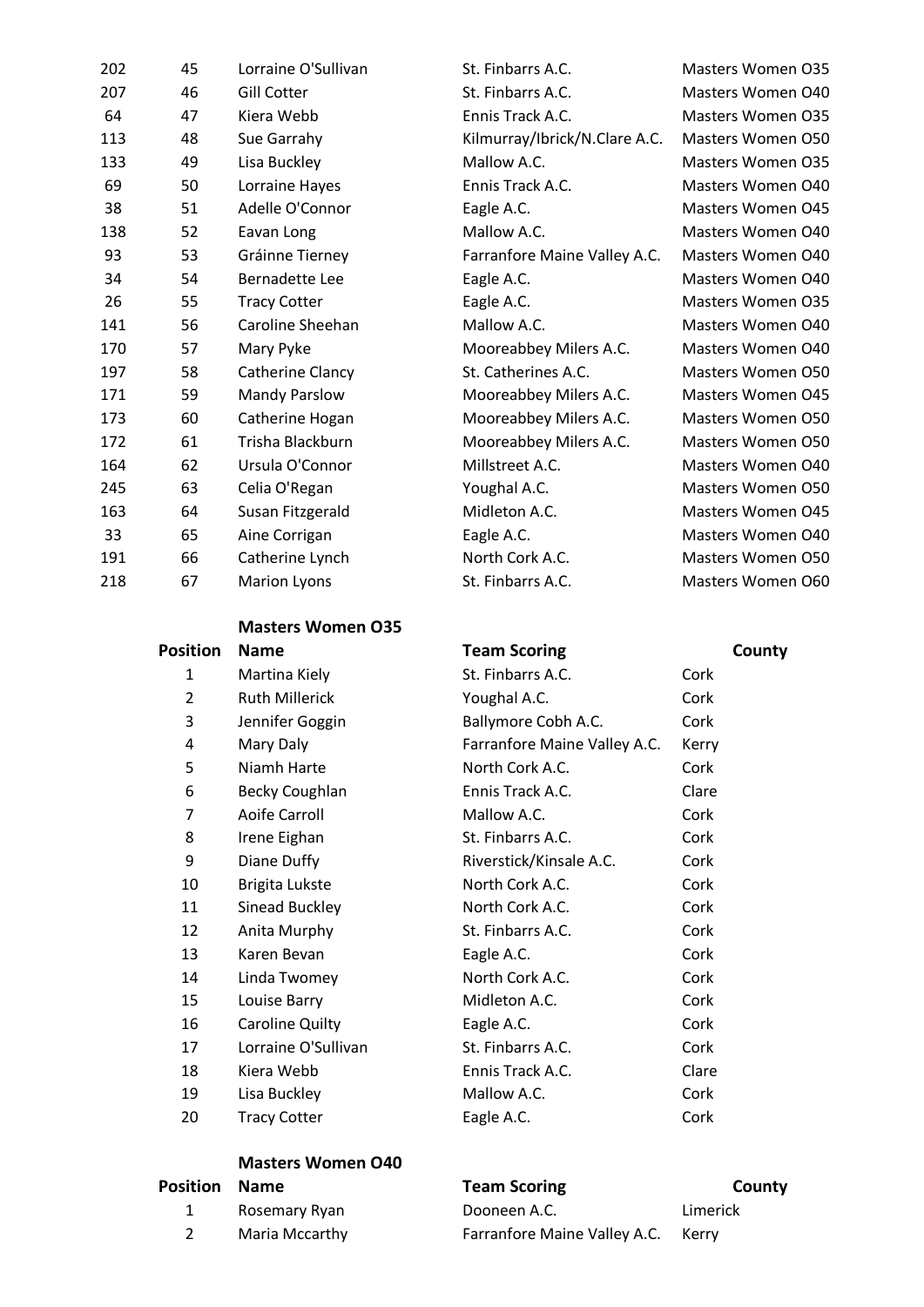| 3  | Sorcha Kearney      | St. Finbarrs A.C.            | Cork      |
|----|---------------------|------------------------------|-----------|
| 4  | Ann Marie Holland   | Youghal A.C.                 | Cork      |
| 5  | Siobhan O'Leary     | Midleton A.C.                | Cork      |
| 6  | Sharon Woods        | Mallow A.C.                  | Cork      |
| 7  | Ann Marie Connellan | Ennis Track A.C.             | Clare     |
| 8  | Rosaleen Mackeown   | Leevale A.C.                 | Cork      |
| 9  | Joanne Mccann       | Mallow A.C.                  | Cork      |
| 10 | Marie O'Shea        | Mooreabbey Milers A.C.       | Tipperary |
| 11 | Marie Mckenna       | Farranfore Maine Valley A.C. | Kerry     |
| 12 | Mary Cahill         | Ennis Track A.C.             | Clare     |
| 13 | Anna Borkowska      | Mallow A.C.                  | Cork      |
| 14 | <b>Gill Cotter</b>  | St. Finbarrs A.C.            | Cork      |
| 15 | Lorraine Hayes      | Ennis Track A.C.             | Clare     |
| 16 | Eavan Long          | Mallow A.C.                  | Cork      |
| 17 | Gráinne Tierney     | Farranfore Maine Valley A.C. | Kerry     |
| 18 | Bernadette Lee      | Eagle A.C.                   | Cork      |
| 19 | Caroline Sheehan    | Mallow A.C.                  | Cork      |
| 20 | Mary Pyke           | Mooreabbey Milers A.C.       | Tipperary |
| 21 | Ursula O'Connor     | Millstreet A.C.              | Kerry     |
| 22 | Aine Corrigan       | Eagle A.C.                   | Cork      |
|    |                     |                              |           |

### **Masters Women O45**

| <b>Position</b> | <b>Name</b>          | <b>Team Scoring</b>          | County    |
|-----------------|----------------------|------------------------------|-----------|
| 1               | Michelle Nolan       | Youghal A.C.                 | Cork      |
| 2               | <b>Breda Gaffney</b> | Mallow A.C.                  | Cork      |
| 3               | Evelyn Cashman       | Youghal A.C.                 | Cork      |
| 4               | Fionnula Desmond     | Leevale A.C.                 | Cork      |
| 5               | Caitriona Barry      | Farranfore Maine Valley A.C. | Kerry     |
| 6               | Ida Kelleher         | Mallow A.C.                  | Cork      |
| 7               | Anna O'Neill         | Doheny A.C.                  | Cork      |
| 8               | Anne Wolfe           | St. Finbarrs A.C.            | Cork      |
| 9               | Helen Leonard        | Leevale A.C.                 | Cork      |
| 10              | Clotilde Fitzgibbon  | Grange/Fermoy A.C.           | Cork      |
| 11              | Adelle O'Connor      | Eagle A.C.                   | Cork      |
| 12              | <b>Mandy Parslow</b> | Mooreabbey Milers A.C.       | Tipperary |
| 13              | Susan Fitzgerald     | Midleton A.C.                | Cork      |

## **Masters Women O50**

| <b>Position</b> | <b>Name</b>        | <b>Team Scoring</b>           | County    |
|-----------------|--------------------|-------------------------------|-----------|
| 1               | Margo Dinan        | St. Finbarrs A.C.             | Cork      |
| 2               | Michelle O'Mahoney | Kilmurray/Ibrick/N.Clare A.C. | Clare     |
| 3               | Orla Crosbie       | St. Finbarrs A.C.             | Cork      |
| 4               | Sally Drennan      | Midleton A.C.                 | Cork      |
| 5               | Caroline Murphy    | Gneeveguilla A.C.             | Kerry     |
| 6               | Sue Garrahy        | Kilmurray/Ibrick/N.Clare A.C. | Clare     |
| 7               | Catherine Clancy   | St. Catherines A.C.           | Cork      |
| 8               | Catherine Hogan    | Mooreabbey Milers A.C.        | Tipperary |
| 9               | Trisha Blackburn   | Mooreabbey Milers A.C.        | Tipperary |
| 10              | Celia O'Regan      | Youghal A.C.                  | Cork      |
| 11              | Catherine Lynch    | North Cork A.C.               | Cork      |